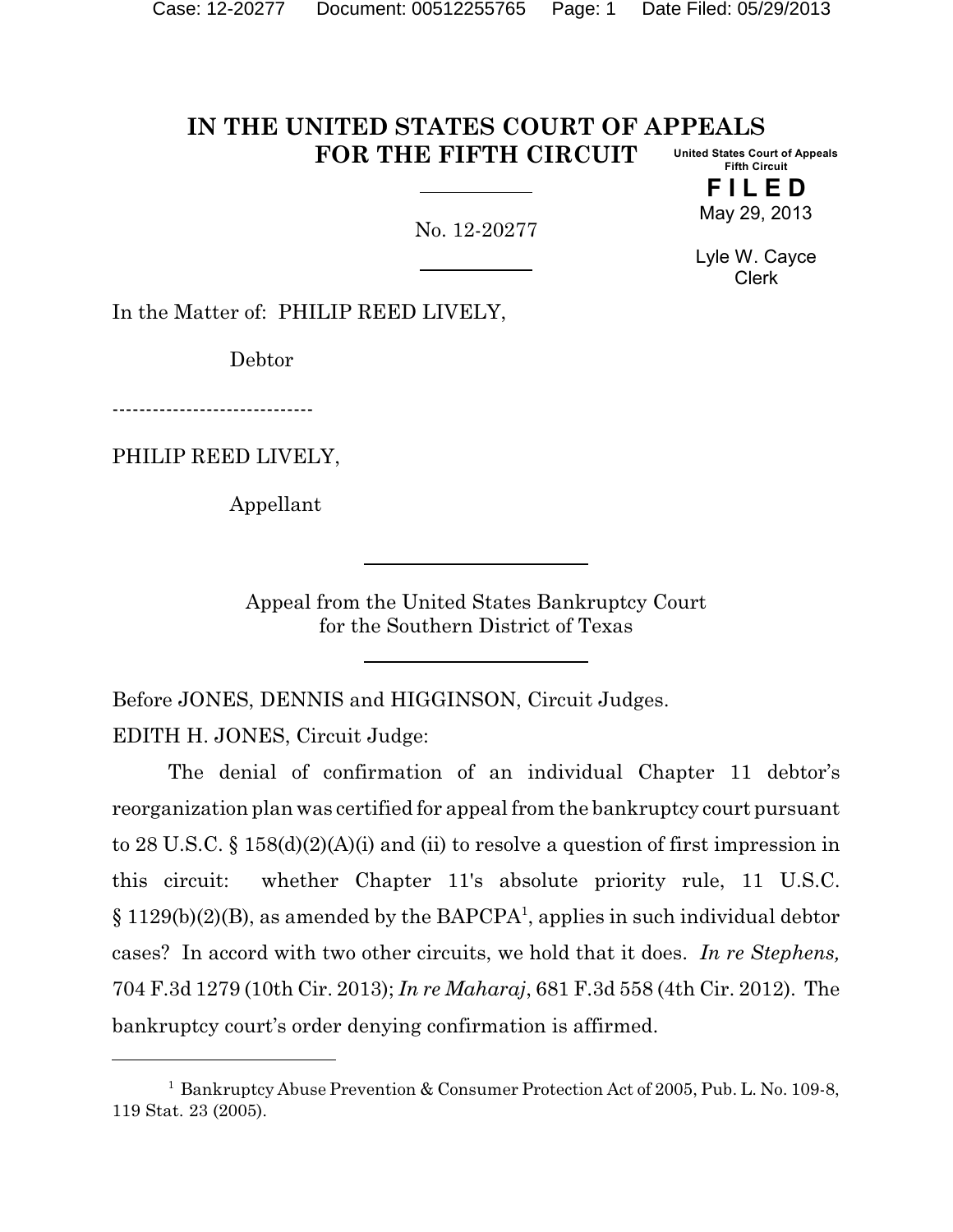Debtor Philip Lively's Chapter 13 case was converted to Chapter 11 after a creditor filed a claim that caused his scheduled debts to exceed the debt ceiling for Chapter 13 cases. Proceeding in Chapter 11, Lively proposed a reorganization plan that, *inter alia*, allowed him to retain all of his property, including the net value of a mortgage and net lease income from nine railroad tank cars, while paying unsecured creditors a small dividend that exceeded the liquidation value of his assets. No competing plans were filed; no objections to confirmation were filed by any creditor. Although the unsecured claims class voted overwhelmingly in dollar amount to approve the plan, the majority of that class voted by number of claims to reject it.

At the confirmation hearing, the court was thus required to determine whether the absolute priority rule applies, preventing confirmation unless the dissenting, impaired unsecured creditor class was "crammed down." The court was obliged independently to determine whether the reorganization plan complies with applicable law. *In re Williams*, 850 F.2d 250, 253 (5th Cir. 1988). The court held that the absolute priority rule applies, denied confirmation, and certified the issue for immediate appeal, because the issue is arising with some frequency in the Fifth Circuit and has been the subject of conflicting bankruptcy court opinions. This court accepted the certification. We note that Lively alone has filed a brief, as no parties in interest have come forward on this point. The appeal is properly before this court.

## **DISCUSSION**

We review *de novo* this issue of statutory interpretation. *United States v. Kay*, 359 F.3d 738, 742 (5th Cir. 2004). The absolute priority rule provides that a Chapter 11 reorganization plan is "fair and equitable" with respect to a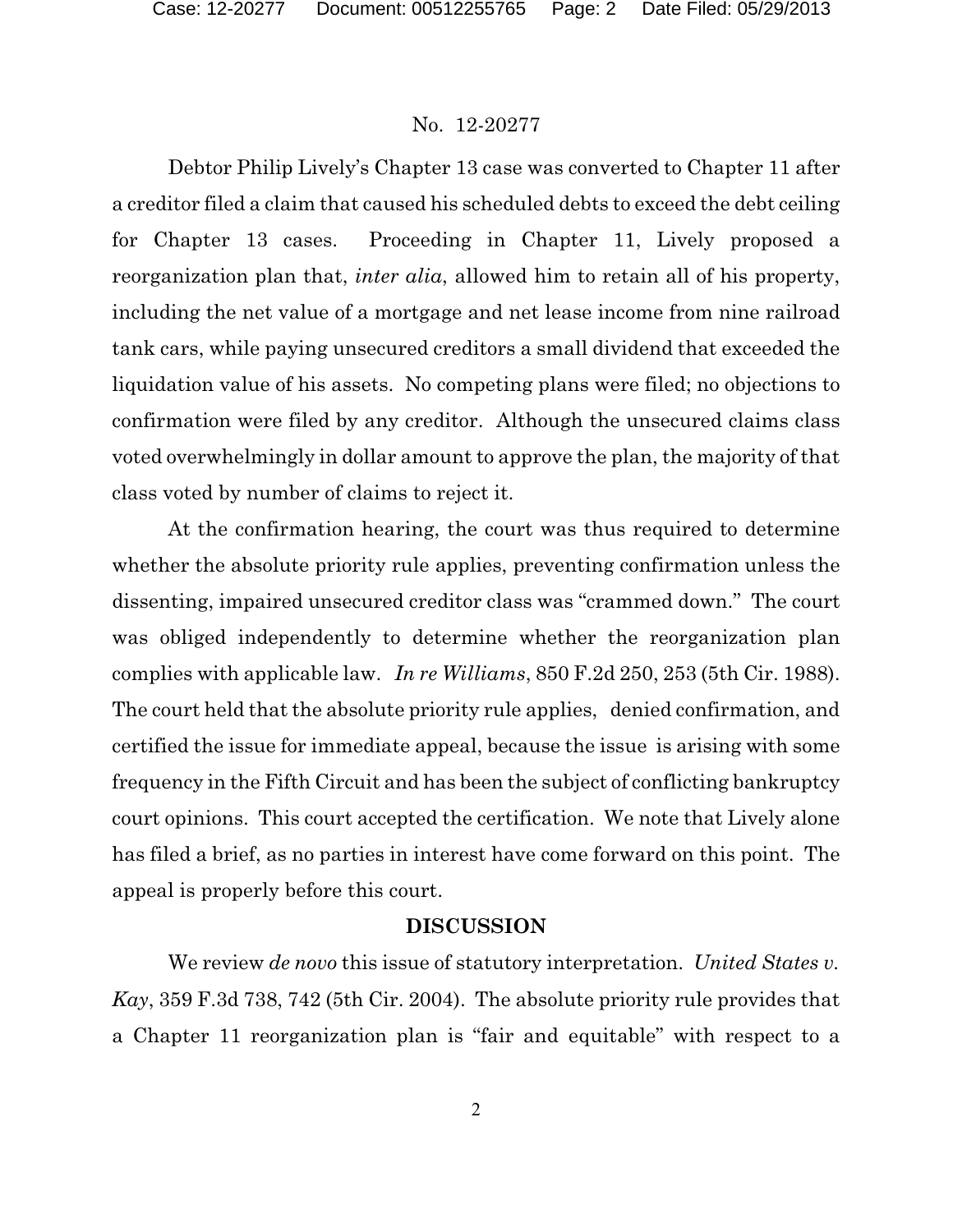dissenting class of unsecured claims, if

(i) the plan provides that each holder of a claim of such class receive or retain on account of such claim property of a value, as of the effective date of the plan, equal to the allowed amount of such claim; or

(ii) the holder of any claim or interest that is junior to the claims of such class will not receive or retain under the plan on account of such junior claim or interest any property; *except that in a case in which the debtor is an individual, the debtor may retain property included in the estate under section 1115, subject to the requirements of subsection (a)(14) of this section.*

11 U.S.C. § 1129(b)(2)(B)(emphasis added). Lively does not dispute that his plan fails to comply with the absolute priority rule, because it allows him to retain the above-listed valuable, non-exempt, pre-petition assets. Relying on a minority string of bankruptcy court authorities,<sup>2</sup> he asserts that the "exception" italicized above, which was carved out of the absolute priority rule when the Bankruptcy Code was amended in 2005, exempts him entirely from its operation. The question he poses is: what does the provision mean when it allows an individual debtor to retain property *included* in the debtor's estate *under* § 1115. 11 U.S.C. § 1115(a), also added in 2005, states:

In a case in which the debtor is an individual, property of the estate includes, in addition to the property specified in [11 U.S.C. §] 541—

(1) all property of the kind specified in section 541 that the debtor acquires after the commencement of the case . . . ; and (2) earnings from services performed by the debtor after

the commencement of the case . . . .

<sup>2</sup> *See*, *e.g. Friedman v. P+P, LLC (In re Friedman)*, 466 B.R. 471 (9th Cir. B.A.P. 2012)., *In re Shat*, 424 B.R. 854 (Bankr. D. Nev. 2010); *In re Roedemeier*, 374 B.R. 264 (Bankr. D. Kan. 2007).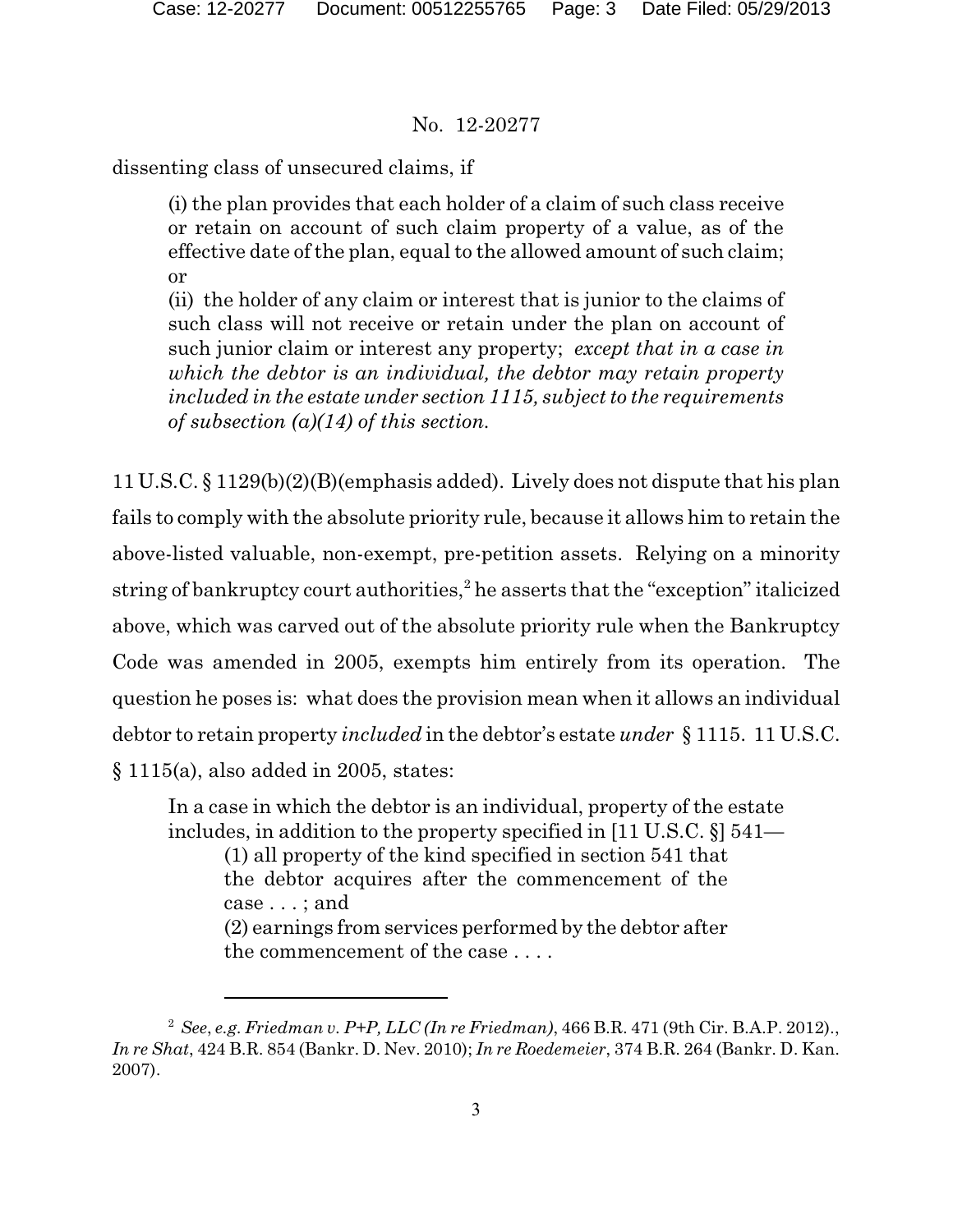Section 541 is the comprehensive description of "property of the debtor's estate" at the commencement of a case in any chapter (7, 9, 11, 12, or 13) of the Bankruptcy Code.

Most of the cases that have interpreted BAPCPA's modification of the absolute priority rule have found the amendatory language ambiguous and have gone on to examine unenlightening legislative history and extrinsic interpretive factors to arrive at either a "narrow" or "broad" interpretation. The "narrow" interpretation holds that the absolute priority rule was amended so that individual debtors could exclude from its reach only their post-petition earnings and post-petition acquisitions of property, *i.e.*, only property that was not already included in the Chapter 11 estate by  $\S$  541.<sup>3</sup> The "broad" interpretation holds that the exception's  $(\S 1129(b)(2)(B)(ii))$  reference to property "included in" the individual debtor's estate "under" § 1115 subsumes or supersedes the § 541 definition completely, thus effecting abrogation of the absolute priority rule. *See* n.2 *supra*.

To answer Lively's question, we use standard tools of statutory interpretation, which focus on the language of the statute taken in the context of the Bankruptcy Code of which it is a part. *RadLAX Gateway Hotel, LLC v. Amalgamated Bank*, 132 S. Ct. 2065, 2070-71 (2012). So doing, we are inclined to agree with the bankruptcy court in this case that the "narrow" interpretation is unambiguous and correct, and the exception to the absolute priority rule plainly covers only the individual debtor's post-petition earnings and

<sup>3</sup> *See, e.g.*, *In re Maharaj, supra*; *In re Stephens*, 445 B.R. 816 (Bankr. S.D. Tex. 2011); *In re Gelin,* 437 B.R. 435 (Bankr. M.D. Fla. 2010); *In re Gbadebo,* 431 B.R. 222 (Bankr. N.D. Cal. 2010); *In re Karlovich*, 456 B.R. 677 (Bankr. S.D. Cal. 2010).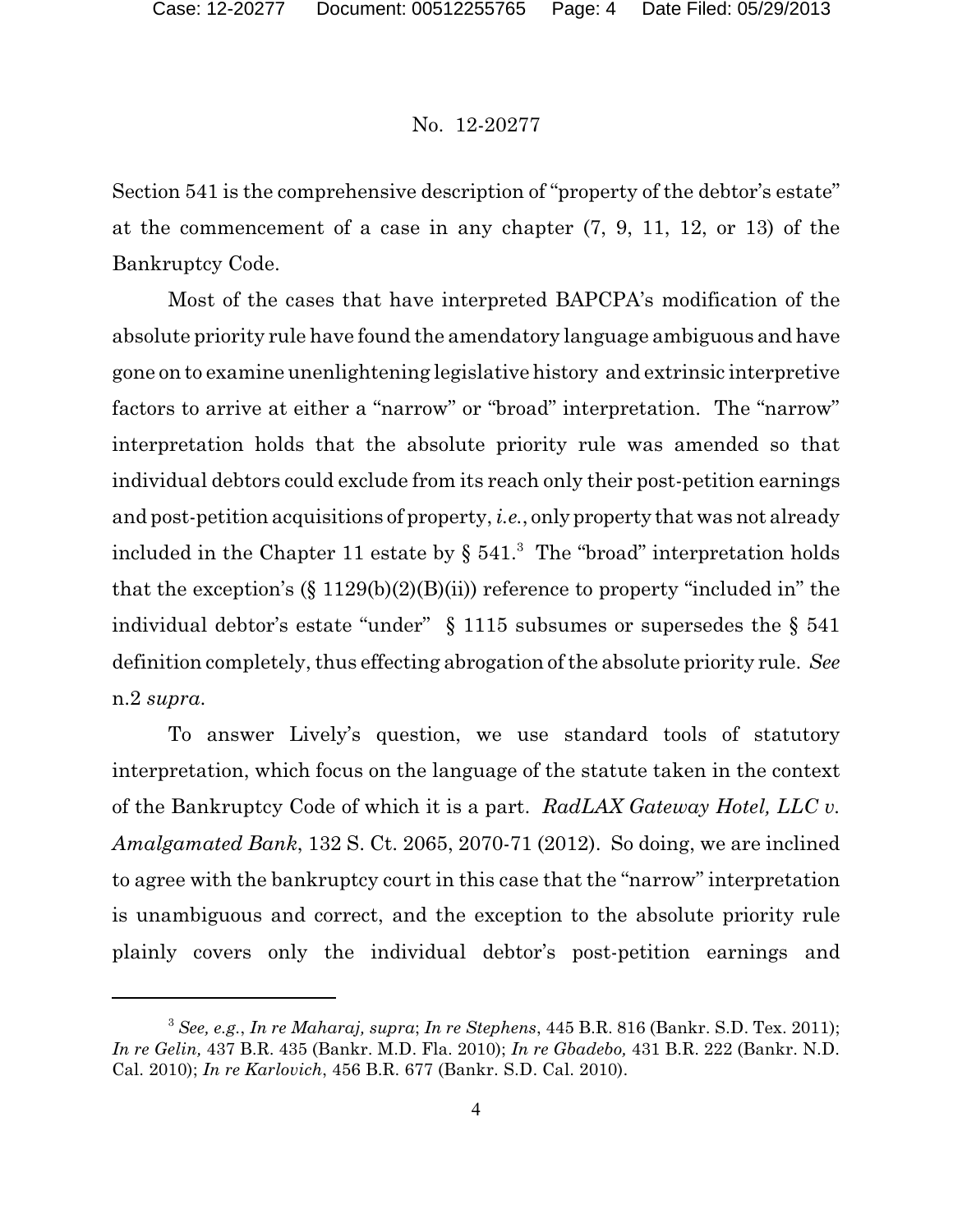post-petition acquired property. But even if the statutory language is ambiguous, then the "narrow view" must prevail, because the opposite interpretation leads to a repeal by implication of the absolute priority rule for individual debtors. *In re Maharaj*, 681 F.3d at 571.

A plain reading of  $\S 1129(b)(2)(B)(ii)$  in light of  $\S 1115(a)$  is that both provisions were adopted when BAPCPA was passed in order to coordinate individual debtor reorganization cases to some extent with Chapter 13 cases, whose debt limit may throw debtors like Lively into a Chapter 11 reorganization. *See* 11 U.S.C. § 109(e). Had Chapter 11 remained unaltered, Lively could reorganize in Chapter 11 under more favorable terms than those available to chapter 13 debtors. Chapter 13 subjects a debtor's post-petition "disposable income," including his salary and earnings, to creditor claims as a plan confirmation requirement. Before the BAPCPA amendments, however, an individual Chapter 11 debtor would only have to satisfy the absolute priority rule with assets that were "property of the estate" at the date of filing for relief; the individual debtor's personal post-petition earnings were not subject to liability to satisfy his creditors. In § 1115, Congress remedied this potential inequity in Chapter 11 by adding to the § 541 definition the individual debtor's post-petition earnings and property acquisitions. Other effects of this amendment were to bring such property interests within the protection of the automatic stay, *In re Maharaj*, 681 F.3d at 570, which benefits the individual debtor, while enabling court supervision of the debtor's use of those interests. *See, e.g.*, 11 U.S.C. §§ 363(b), (c)(1).

When the debtor's post-petition property and earnings were added to Chapter 11, however, Congress also had to modify the absolute priority rule so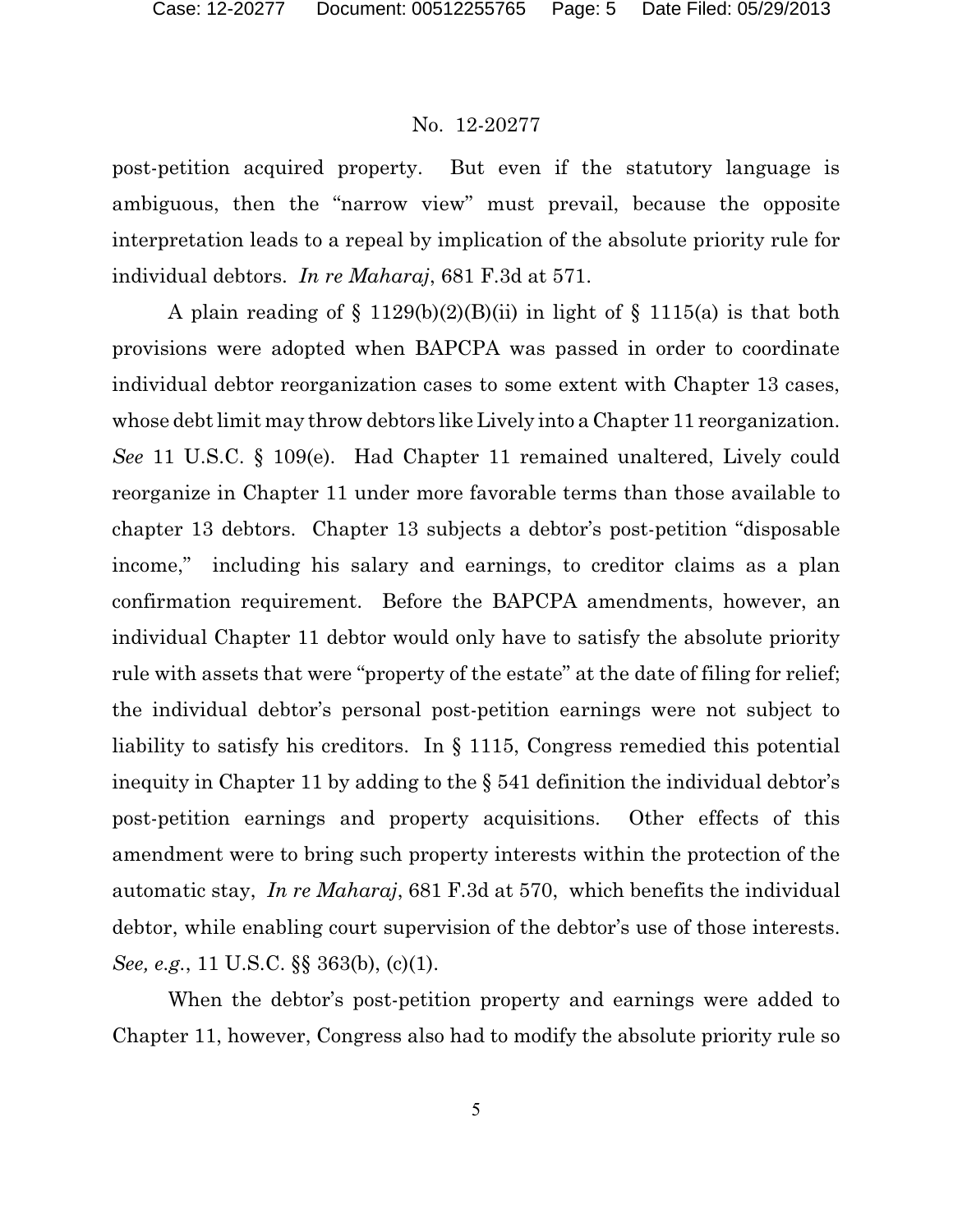that a debtor would not be saddled with committing all post-petition property to satisfy creditors' claims. *See In re Kamell*, 451 B.R. 505, 511 (Bankr. C.D. Cal. 2011) ("the property included in the estate under § 1115 includes all post-petition earnings, not limited by deduction for monthly expenses [as in Chapter 13] . . .[s]o, if the 'absolute priority rule' persisted after BAPCPA, it would have prevented the debtor from keeping any of his post-petition earnings as the price for cram down; thus enters the necessary amelioration in  $\S 1129(b)(2)(B(ii))$ ... But this is as far as one needs to go to make sense of the new statutory scheme.") This most natural reading of the amendments renders no Code provision superfluous and reveals a reasonable purpose.

The case law finding ambiguity rests on the terms "included in" and "under," two words not normally the subject of such parsing. Reading the phrase in § 1129(b)(2)(B)(ii) to evince ambiguity seems a grammatical stretch, because § 1115 expressly states that property is being "added" to that comprised by  $\S$  541; the section does not supersede  $\S$  541 property, any more than "2"supersedes "3" when added to it. *See also In re Seafort*, 669 F.3d 662 (6th Cir. 2012) (interpreting similar provision, 11 U.S.C.  $\frac{1306(a)}{a}$ 

But if ambiguity exists, the consequence of the "broad view" is that the "except" clause abrogates the absolute priority rule for individual debtors. This is a startling, and most indirect, way for Congress to have effected partial

<sup>&</sup>lt;sup>4</sup> One argument for ambiguity is that exempting only post-petition earnings and property from the absolute priority rule would confer at best a trivial benefit on a Chapter 11 debtor. The bankruptcy court here thoroughly repudiated that argument with a simple hypothetical showing that if an individual debtor either increased his earnings or reduced his expenses post-confirmation, he would be better off even under a plan confirmed according to 11 U.S.C. § 1129(a)(15), which, if invoked, requires a commitment of the debtor's "disposable income" for five years.